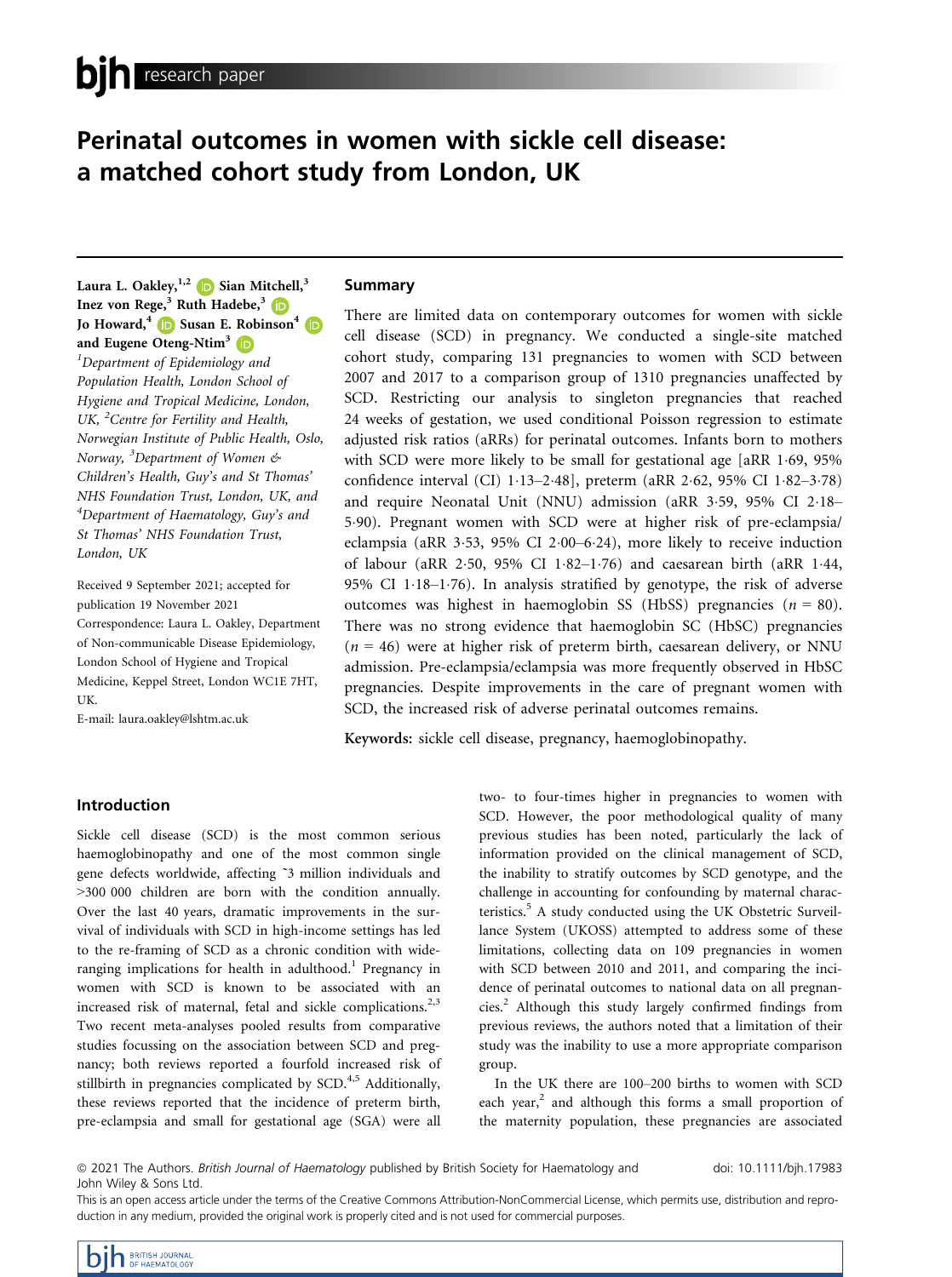with high healthcare utilisation and costs. In 2011, the UK Royal College of Obstetricians and Gynaecologists (RCOG) published a guideline for the management of SCD in pregnancy.<sup>6</sup> This guideline, which has recently been updated,<sup>7</sup> provides the basis for best practice care in the UK and recommends multidisciplinary care through joint obstetricsickle clinics, prophylactic folic acid to improve anaemia, penicillin to reduce risk of infection, and low-dose aspirin. The paucity of contemporary data on outcomes in pregnant women with SCD in the UK means it is unclear to what extent standardised clinical care over the last 10–15 years has ameliorated the increased risks associated with SCD in pregnancy.

We compiled a retrospective cohort of pregnancies in women with SCD receiving maternity care between 2007 and 2017 at a tertiary referral centre in London, UK. Drawing on a matched comparison group from the general maternity population, we aimed to assess perinatal outcomes of SCD in pregnancy in a contemporary setting with evidence-based optimal clinical management.

## Patients and methods

## Study design and population

This was a matched cohort study based on women receiving maternity care at Guy's and St Thomas' NHS Foundation Trust (GSTT) between 2007 and 2017. The GSST is a large tertiary referral hospital in London, UK, serving a diverse deprived inner-city population. The hospital has been running a specialist sickle-obstetric service since 2005, and the service leads have been closely involved in the development of the UK guidelines on SCD in pregnancy.<sup>6,7</sup> Over the study period, care for pregnant women with SCD at this centre was closely aligned to the 2011 UK RCOG guideline.<sup>6</sup> Briefly, standard management includes daily aspirin (75–150 mg) from pregnancy confirmation until 36 weeks of pregnancy, and prophylactic anticoagulation as per the RCOG guideline.<sup>6</sup> Most women receive blood transfusion ad hoc during pregnancy due to clinical indications (e.g. sickle cell crisis or severe anaemia) and prophylactic exchange is reserved for those who are already on exchange transfusion prior to pregnancy, multiple pregnancies, or those with previous poor obstetric or medical history. On confirmation of pregnancy, folic acid (5 mg daily) and prophylactic penicillin is initiated if the woman is not already taking these. Due to the increased risk of stillbirth, induction of labour (or elective caesarean if indicated) is recommended at 38–40 weeks. Non-steroidal anti-inflammatory drugs are the preferred method of pain relief in the postnatal period.

In this study, we included all singleton pregnancies to women with SCD who received antenatal care at the centre. For each SCD pregnancy, we randomly selected 10 singleton pregnancies unaffected by SCD but receiving care at the same hospital, matched on broad maternal ethnic category (Black, Asian, White, Mixed, Other) and delivery year. Pregnancies with known sickle cell trait (HbAS) were excluded as potential comparison pregnancies given the uncertainty regarding whether these pregnancies are also at increased risk of adverse perinatal outcome<sup>8</sup>; pregnancies to women with other (non-sickle) haemoglobinopathies were also excluded. Approximately 17% of pregnancies potentially eligible to be selected as comparison pregnancies had missing data on one or more covariate and/or outcomes, these were excluded from the selection process. Additionally, we excluded from both the SCD pregnancy cohort and comparison group any pregnancy that ended before 24 gestational weeks, and pregnancies which ended in termination at any gestational age.

## Data sources and outcomes

Relevant data were extracted from electronic maternity records, supplemented by manual abstraction from clinical records for SCD pregnancies. We recorded sociodemographic characteristics for all pregnancies: maternal age at delivery, ethnic group, parity, body mass index (BMI), smoking status at booking, and gestation at the initiation of antenatal care. Area deprivation was measured using the Index of Multiple Deprivation (IMD) for England quintiles, using 2010 scores for pregnancies during the period 2007 to  $2011$ , and IMD 2015 for pregnancies from 2012 onwards.<sup>9</sup> For SCD pregnancies we collected information on the SCD genotype.

Adverse perinatal outcomes of interest were maternal death, stillbirth (fetal death ≥24 weeks and before birth), pre-eclampsia/eclampsia (raised blood pressure >140/ 90 mmHg with significant proteinuria), and preterm birth (<34 or <37 weeks completed gestation). Infant outcomes were SGA  $(<10<sup>th</sup>$  centile for gestation and sex-specific birthweight) and infant admission to the Neonatal Unit (NNU). Additionally, we collected information on induction of labour, caesarean delivery (emergency or elective), and postpartum haemorrhage (blood loss ≥1000 ml).

## Statistical analysis

We conducted descriptive analysis reporting outcomes by SCD status. To reflect the matched cohort design, we used conditional Poisson regression with robust variance estimators to estimate unadjusted and adjusted risk ratios (RRs) for the association between SCD and perinatal outcomes.<sup>10,11</sup> Our primary analysis used the combined SCD group, with additional analysis of pregnancies to women with the two main genotypes (HbSC and HbSS) separately. The reference group was always pregnancies unaffected by SCD. We adjusted for the following a priori covariates: maternal age, parity, BMI, and smoking status. Regression modelling was restricted to outcomes where there was a minimum of two events reported in both the SCD and comparison group. As a sensitivity analysis, all analyses were repeated using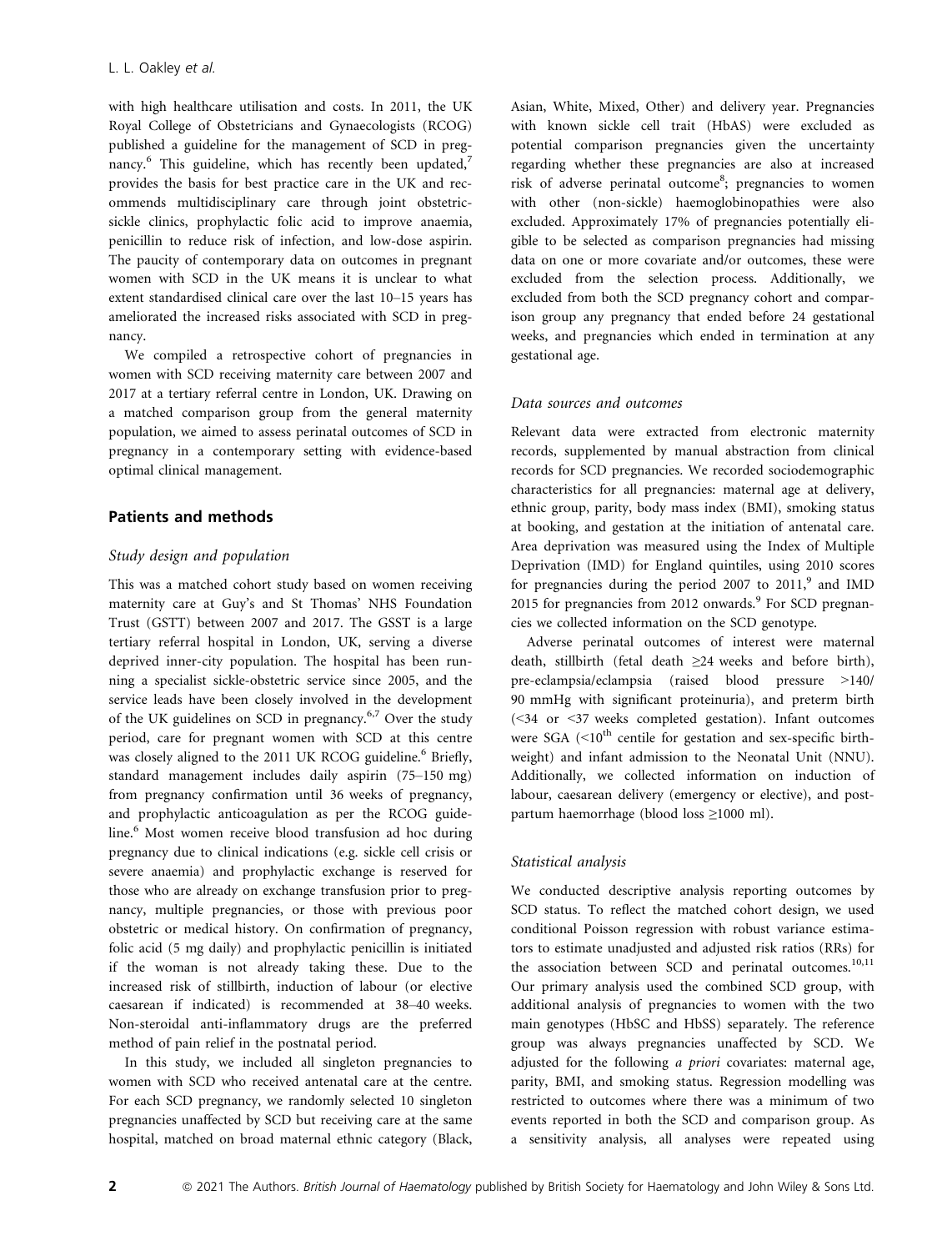generalised linear models fitted using a Poisson distribution with a log link function, ignoring the matched design and instead additionally adjusting for year of delivery. We used manual abstraction of data from medical records to minimise missing data, and we conducted a complete-case analysis. Analyses were performed using Stata version 16 (Stata Corp., College Station, TX, USA).

#### Ethical approval

This study received approval from the London School of Hygiene and Tropical Medicine Observational Research Ethics Committee (Ref. 15407-1).

#### Results

We identified 131 eligible singleton pregnancies to women with SCD during the 10-year time period. Of these pregnancies,  $80$   $(61.1\%)$  were to women with HbSS genotype,  $46$ (351%) were to women with HbSC genotype, and five  $(3.8\%)$  were to women with  $HbSB<sup>+</sup>$  genotype. Matching at a ratio of 10:1, we included 1310 singleton pregnancies to women without SCD who received care during the same period.

Maternal characteristics for these pregnancies are presented in Table I. All SCD pregnancies were to women of Black ethnicity, comparison pregnancies were matched using this broad ethnic grouping. Maternal age, parity, area-based deprivation category (IMD), and smoking status were all similarly distributed across the comparison and SCD pregnancies. There was a notable difference in BMI, with a higher proportion of maternal overweight/obesity in comparison pregnancies compared to SCD pregnancies (59.1% vs. 38.2%), with an even lower proportion of maternal overweight/obesity in HbSS pregnancies (225%). Women with SCD were more likely to initiate antenatal care early in pregnancy: nearly one quarter (221%) of SCD pregnancies involved an antenatal booking appointment before 10 weeks of pregnancy, compared to 154% of comparison pregnancies.

Among the SCD pregnancies there was one stillbirth  $(0.8\%)$  and one maternal death  $(0.8\%)$ , both in pregnancies affected by HbSS (Table II). In the comparison cohort there were five stillbirths (04%) and no maternal deaths.

One in five (198%) newborns of women with SCD were SGA. This was reflected in an adjusted RR (aRR) of 1.69 [95% confidence interval (CI)  $1.13-2.48$ ] for all SCD pregnancies compared to unaffected pregnancies (Fig 1, Table SI). When stratifying by genotype, there was a significant increased risk of SGA for HbSC pregnancies, but not for HbSS pregnancies (Fig 2).

Preterm birth (<37 weeks) was higher in SCD pregnancies compared to comparison pregnancies (198% vs. 73%; aRR 2.62, 95% CI 1.82-3.78). When stratified by SCD genotype, the risk was highest for HbSS pregnancies (aRR for HbSS 2.93, 95% CI 1.80-4.79; aRR for HbSC 1.66, 95% CI 0.89308). In all, 6% of infants born to mothers without SCD required admission to the NNU compared to 183% of infants born to mothers with SCD (aRR 3.59, 95% CI 2.18– 590). The risk of NNU admission in HbSC pregnancies was not significantly increased (aRR 2.08, 95% CI 0.77–5.64), but the risk for HbSS pregnancies remained elevated (aRR 5.48, 95% CI 290–1038) (Fig 2).

The proportion of SCD pregnancies complicated by preeclampsia/eclampsia was higher than in unaffected pregnancies (130% vs. 35%), and there was evidence of an increased risk in multivariate analysis (aRR 353, 95% CI  $2.00-2.64$ ). When stratifying by SCD genotype, the risk of pre-eclampsia/eclampsia was significantly higher in both HbSC and HbSS pregnancies compared to non-SCD pregnancies (HbSC aRR 662, 95% CI 218–2008; HbSS aRR 2.59, 95% CI 1.27-5.29).

Induction of labour was more common in SCD pregnancies compared to unaffected pregnancies (573% vs. 206%). In adjusted analysis, there was around a threefold increased risk of induction, with similar estimates for the combined SCD group and also when stratified by genotype (aRR for all SCD 290, 95% CI 240–350; aRR for HbSC 248, 95% CI 179–343; aRR for HbSS 313, 95% CI 245–400). Nearly half (45.0%) of pregnancies to women with SCD ended in a caesarean birth, with the equivalent figure for comparison pregnancies of 327%. In adjusted analysis the risk of caesarean birth was significantly higher when considering all SCD genotypes together (aRR 1.44, 95% CI 1.18-1.76) and HbSS pregnancies separately (aRR for HbSS 149, 95% CI 116–193). There was no strong evidence of an increased risk of postpartum haemorrhage (PPH) in SCD pregnancies.

Estimates from unmatched analyses were similar to estimates derived from the matched analysis (Table SII).

## **Discussion**

In the present matched cohort study comparing singleton pregnancies in women with SCD to unaffected pregnancies, we found a persistently higher risk of adverse perinatal outcomes associated with SCD. Infants born to mothers with SCD were more likely to be SGA, born preterm and require admission to NNU. Pregnant women with SCD were at higher risk of pre-eclampsia/eclampsia, and more likely to receive induction of labour, and caesarean birth. For most outcomes of interest, risk estimates were similar for both HbSC and HbSS pregnancies. However, there was some evidence that both NNU admission and preterm birth were more common in HbSS pregnancies compared to HbSC pregnancies, while HbSC pregnancies seemed to be at greater risk of preeclampsia/eclampsia compared to HbSS pregnancies.

#### Interpretation

Two recent meta-analyses have attempted to quantify the excess risks associated with SCD in pregnancy.<sup>4,5</sup> Both of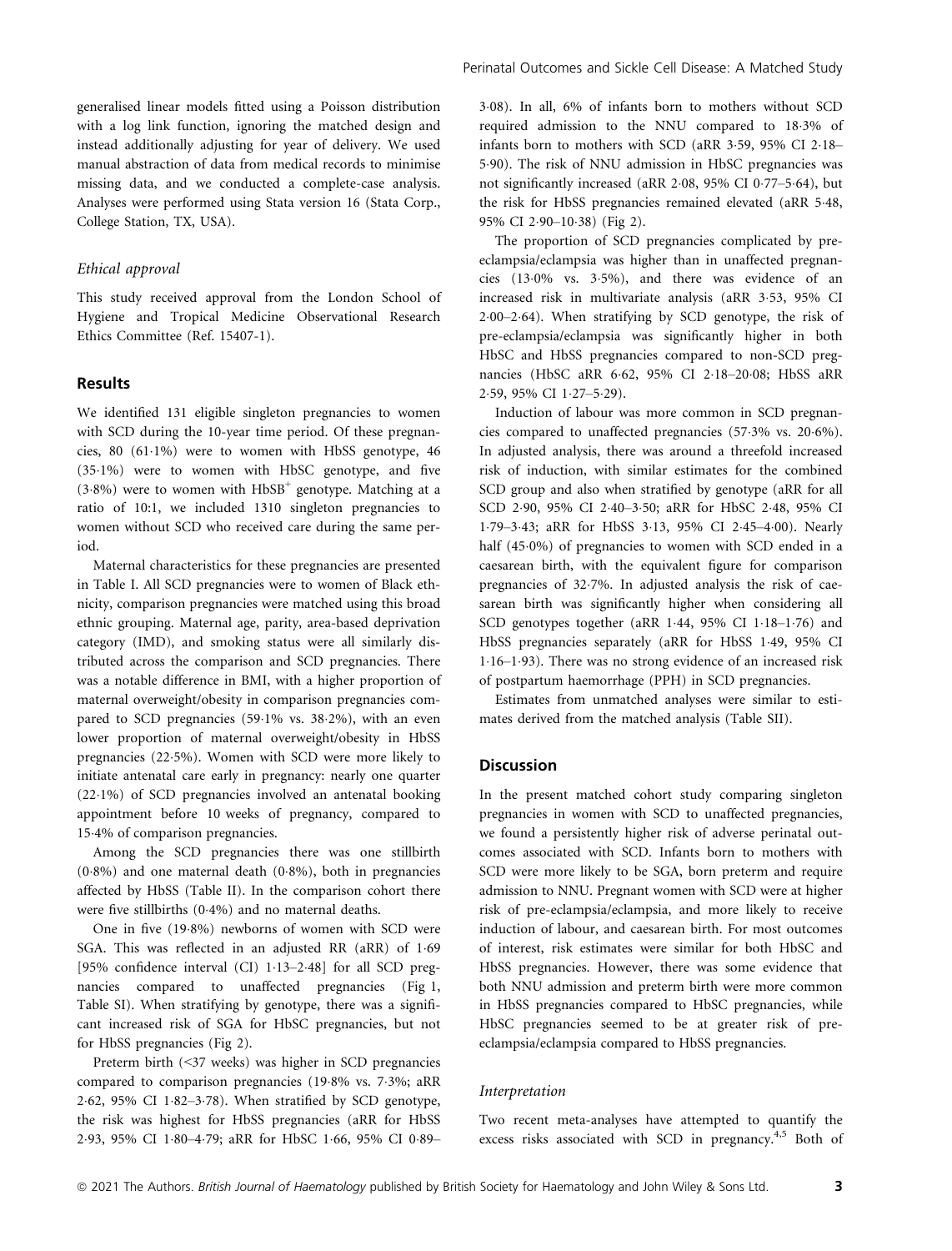## L. L. Oakley et al.

| Table I. Maternal characteristics by sickle cell disease (SCD) status. |  |
|------------------------------------------------------------------------|--|
|------------------------------------------------------------------------|--|

|                       | No SCD (comparison)  | All SCD $(n = 131)$<br>n(%) | HbSC $(n = 46)$<br>n(%) | HbSS $(n = 80)$<br>n(%) |
|-----------------------|----------------------|-----------------------------|-------------------------|-------------------------|
| Characteristic        | $(n = 1310)$<br>n(%) |                             |                         |                         |
|                       |                      |                             |                         |                         |
| $20$                  | 45(3.4)              | 3(2.3)                      | 1(2.2)                  | 2(2.5)                  |
| $20 - 24$             | 181(13.8)            | 20(15.3)                    | 3(6.5)                  | 16(20.0)                |
| $25 - 29$             | 376 (28.7)           | 37(28.2)                    | 12(26.1)                | 25(31.3)                |
| $30 - 34$             | 376 (28.7)           | 40(30.5)                    | 19 $(41.3)$             | 19(23.8)                |
| $35 - 39$             | 238(18.2)            | 24(18.3)                    | 9(19.6)                 | 14(17.5)                |
| $\geq 40$             | 94 $(7.2)$           | 7(5.3)                      | 2(4.3)                  | 4(5.0)                  |
| $\operatorname{BMI}$  |                      |                             |                         |                         |
| Underweight           |                      |                             |                         |                         |
| Normal                | 38(2.9)              | 6(4.6)                      | 0(0.0)                  | 6(7.5)                  |
| Overweight            | 498 $(38.0)$         | 75(57.3)                    | 17(37.0)                | 56 (70.0)               |
| Obese                 | 416 $(31.8)$         | 34 $(26.0)$                 | 21(45.7)                | 12(15.0)                |
| Ethnicity             |                      |                             |                         |                         |
| Black                 | 1310(1000)           | $131(100-0)$                | 46 $(100-0)$            | 80(100.0)               |
| Parity                |                      |                             |                         |                         |
| $\mathbf{0}$          | 517(39.5)            | 55 $(42.0)$                 | 18(39.1)                | 36(45.0)                |
| $1 - 2$               | 360(27.5)            | 42 $(32.1)$                 | 16(34.8)                | 25(31.3)                |
| $\geq$ 3              | 433(33.1)            | 34(26.0)                    | 12(26.1)                | 19(23.8)                |
| Smoker                |                      |                             |                         |                         |
| Yes                   | 67 $(5.1)$           | 9(6.9)                      | 2(4.3)                  | 5(6.3)                  |
| No                    | 1243 (94.9)          | 122(93.1)                   | 44 $(95.7)$             | 75(93.8)                |
| IMD quintile          |                      |                             |                         |                         |
| $1-2$ (most deprived) | 1150 $(87.8)$        | 110(840)                    | 37(80.4)                | 68 $(85.0)$             |
| 3-5 (least deprived)  | 160(12.2)            | 19(14.5)                    | 9(19.6)                 | 10(12.5)                |
| Missing               | 0(0.0)               | 2(1.5)                      | 0(0.0)                  | 2(2.5)                  |
| Gestation at booking  |                      |                             |                         |                         |
| $<$ 10 weeks          | 202(15.4)            | 29(22.1)                    | 11(23.9)                | 18(22.5)                |
| $10-16$ weeks         | 826(63.1)            | 70(53.4)                    | 27(58.7)                | 41 $(51.3)$             |
| $>16$ weeks           | 282(21.5)            | 23(17.6)                    | 7(15.2)                 | 15(18.8)                |
| Missing               | 0(0.0)               | 9(6.9)                      | 1(2.2)                  | 6(7.5)                  |

BMI, body mass index; IMD, Index of Multiple Deprivation; SCD, sickle cell disease.

| Table II. Perinatal outcome by sickle cell disease (SCD) status. |  |  |  |
|------------------------------------------------------------------|--|--|--|
|------------------------------------------------------------------|--|--|--|

|                           | No SCD (comparison)  |                             |                         |                         |            |
|---------------------------|----------------------|-----------------------------|-------------------------|-------------------------|------------|
| Perinatal outcome         | $(n = 1310)$<br>n(%) | All SCD $(n = 131)$<br>n(%) | HbSC $(n = 46)$<br>n(%) | HbSS $(n = 80)$<br>n(%) |            |
|                           |                      |                             |                         |                         | Stillbirth |
| Small for gestational age | 146 $(11-1)$         | 26(19.8)                    | 9(19.6)                 | 17(21.3)                |            |
| Preterm birth (<37 weeks) | 96(7.3)              | 26(19.8)                    | 6(13.0)                 | 19(23.8)                |            |
| Preterm birth (<34 weeks) | 36(2.7)              | 9(6.9)                      | 2(4.3)                  | 7(8.8)                  |            |
| Neonatal Unit admission   | 72(5.5)              | 24(18.3)                    | 5(10.9)                 | 19(23.8)                |            |
| Pre-eclampsia/eclampsia   | 46(3.5)              | 17(13.0)                    | 7(15.2)                 | 10(12.5)                |            |
| Induction of labour       | 270(20.6)            | 75(57.3)                    | 25(54.3)                | 47(58.8)                |            |
| Caesarean birth           | 429 $(32.7)$         | 59 $(45.0)$                 | 22(47.8)                | 35(43.8)                |            |
| Postpartum haemorrhage    | 166(12.7)            | 19(14.5)                    | 9(19.6)                 | 10(12.5)                |            |
| Maternal death            | 0(0.0)               | 1(0.8)                      | 0(0.0)                  | 1(1.3)                  |            |

SCD, sickle cell disease.

these reviews reported a strongly increased risk of stillbirth and maternal mortality, ranging from a two- to fivefold increase in stillbirth, and an even higher risk of maternal

mortality. We observed one stillbirth and one maternal death in our present cohort, both in HbSS pregnancies. Although the incidence of stillbirth and maternal death in the SCD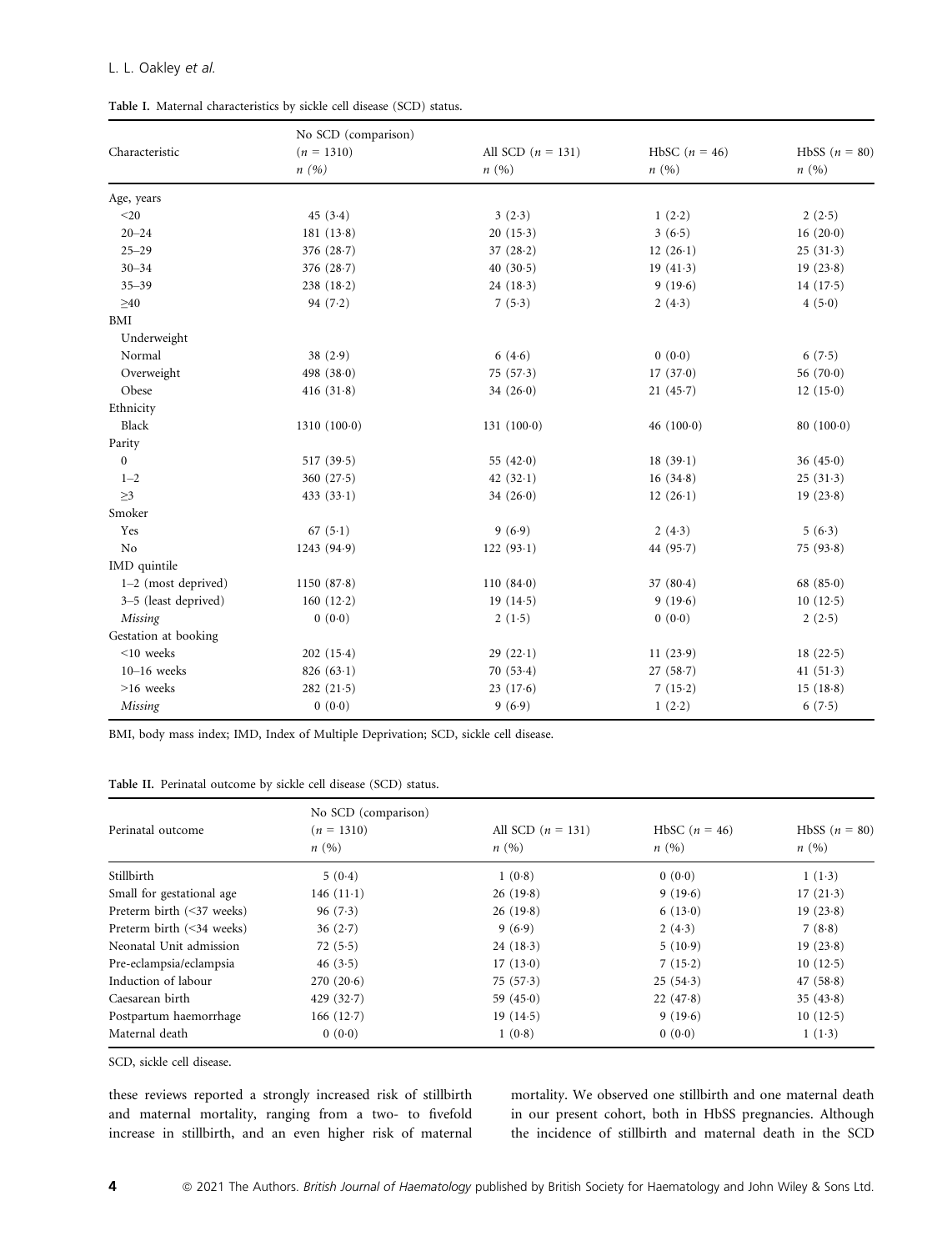

Fig 2. Association between sickle cell disease (SCD) genotype and perinatal outcome.

cohort was higher than the comparison population, we did not have sufficient events to include these outcomes in adjusted analyses.

Poor fetal growth has long been established as a common outcome in pregnancies complicated by  $SCD<sup>12</sup>$  and is likely attributable to abnormal placental development.<sup>13</sup> In our present study, SCD was associated with a 1.5–2-times higher risk of SGA, a slightly lower risk than previously reported.<sup>4,5,14</sup> Our present adjusted risk estimates for preterm birth suggest a twoto threefold increase in risk for SCD pregnancies, which is slightly higher than in previous studies. $4,5,14$  Notably, the proportion of SCD pregnancies that ended in induction of labour was higher in our present cohort (57%) than in two recent cohorts from the UK and North America, which reported 39% and 22% respectively.2,14 It is possible that the lower risk of SGA alongside a higher risk of preterm birth and induction of labour is explained by more pro-active and cautious management than in earlier studies, with a greater willingness to intervene and deliver earlier in pregnancy. Compared to infants born to mothers without SCD, we observed that infants born to mothers with SCD were more likely to be admitted for NNU care. When stratified by SCD genotype, the increased risk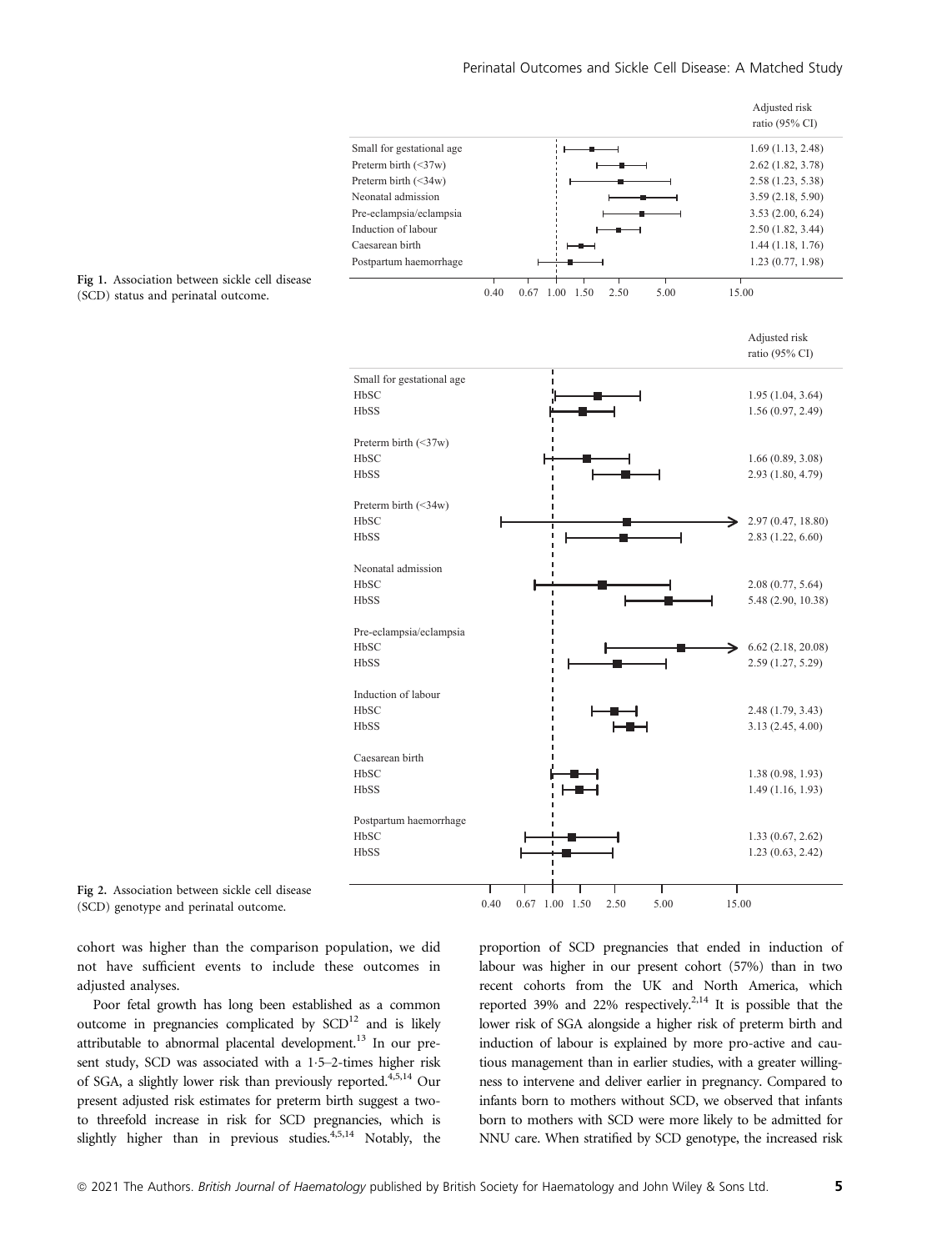of NNU admission was only statistically significant for HbSS pregnancies. Although we were not able to identify any previous studies that reported this outcome, the increased risk of NNU admission is unsurprising given that infants born to women with SCD tend to be delivered at an earlier gestation. Among preterm pregnancies, the proportion involving a NNU admission was 54% and 44% for SCD pregnancies and non-SCD pregnancies respectively. However, we noted that among infants born at term, the risk of NNU admission was increased fourfold for pregnancies affected by SCD compared to non-SCD pregnancies (95% vs. 25%). This suggests that the increased risk of NNU admission among SCD pregnancies is not wholly attributable to the higher risk of preterm birth.

SCD is increasingly recognised as a risk factor for preeclampsia and eclampsia.4,5,14,15 Standardised management for the SCD cohort reported here will have included lowdose aspirin antenatally.<sup>6</sup> Despite this, we observed that pregnancies complicated by SCD had a 35-times risk of preeclampsia/eclampsia. Interestingly, although HbSC is generally regarded as a less severe SCD genotype compared to HbSS, the risk of pre-eclampsia in HbSC pregnancies was considerably higher than in HbSS pregnancies (aRR 662 vs. 259). Mechanisms underlying the association between SCD and pre-eclampsia are still poorly understood,<sup>16</sup> although it has recently been postulated that SCD may amplify placental disease, with some suggestion that this may be irrespective of SCD genotype and pre-pregnancy health.<sup>13</sup>

Consistent with findings from a previous review, $4$  we found no evidence to support an increase in the risk of PPH in pregnancies complicated by SCD.

## Implications

The two existing meta-analyses on this topic include pregnancies occurring as far back as the 1970s and 1980s. Based on pregnancies between 2007 and 2017, the present study provides updated evidence regarding outcomes associated with SCD in pregnancy. With the exception of preterm birth and induction of labour, our risk estimates were comparable or lower to those from previous studies. It is possible that this may in part reflect our choice of comparison group, while well-matched to our SCD pregnancies they are also drawn from a subgroup of pregnancies that may have a higher background risk of adverse perinatal outcome. The fact that our present risk estimates were comparable or lower than those from previous studies may reflect the improvements to clinical management in pregnancy and non-pregnancy care that have been made over the last 10–15 years. Early initiation of antenatal care alongside high-quality multidisciplinary care is the cornerstone of optimal management of pregnant women with SCD. It is notable that in our present SCD cohort, the mean gestation at booking was 135 weeks, considerably lower than the 173 weeks observed in a study of SCD pregnancies receiving antenatal care in the same setting between 2004 and 2008 <sup>17</sup> Despite improvements in care, pregnancy in women with SCD clearly remains high risk, particularly for the HbSS genotype, which is generally associated with a higher risk of adverse perinatal outcome.5,18 Although HbSC genotype is often considered a more benign subtype, the risk of several adverse perinatal outcomes is also increased in HbSC pregnancies, suggesting that close surveillance and management is just as important for pregnant women with this genotype.<sup>2</sup> In addition to the risk of pregnancy-specific outcomes, sickle complications such as vaso-occlusive pain, infections and pulmonary complications are all observed more frequently in the pregnant SCD population compared to the non-pregnant SCD population.<sup>19,20</sup> Existing disease-modifying therapy for SCD is not currently recommended in pregnancy. Previous studies have suggested that between 30% and 70% of pregnant women with SCD require at least one clinically indicated blood transfusion during pregnancy,  $2^{1,22}$  and there is increasing interest in the potential use of chronic transfusion therapy in pregnancy. This has shown to be an effective disease-modifying therapy in the non-pregnant SCD population, used for primary and secondary stroke prevention and to reduce disease complications e.g. recurrent pain and recurrent acute chest syndrome.<sup>23</sup> However, there is insufficient evidence to support routine use of prophylactic exchange transfusion in pregnancy,  $24,25$ although a feasibility trial is currently ongoing.26

## Strength and limitations

The strengths of the present study include the fact that we included all singleton SCD pregnancies seen in the setting over the time period, and we were able to select a comparable group of pregnancies unaffected by SCD, matched on ethnic group and year of delivery. We were able to adjust for some key maternal characteristics, such as parity and maternal age. The study was conducted at a centre where care was consistently delivered according to best practice guideline, and within a universal and free at the point of access healthcare system.

SCD is a rare disease, and equally so are some of the relevant perinatal outcomes. We did not have sufficient power to examine the association between SCD and maternal or fetal mortality. We were able to stratify results according to the main two SCD genotypes, though small numbers impact on the precision of our estimates, particularly for the SC group which was smaller than the SS group. We should therefore be cautious about assuming that a lack of significance is synonymous with a lack of association.

Although we were able to extract data on a number of key perinatal outcomes, the limited data available for comparison pregnancies meant that we were unable to include several other outcomes of interest, such as maternal antenatal and postnatal hospital admissions, and neonatal mortality.

#### Conclusion

Our present findings highlight that even with best practice contemporary management of SCD in pregnancy, the risk of